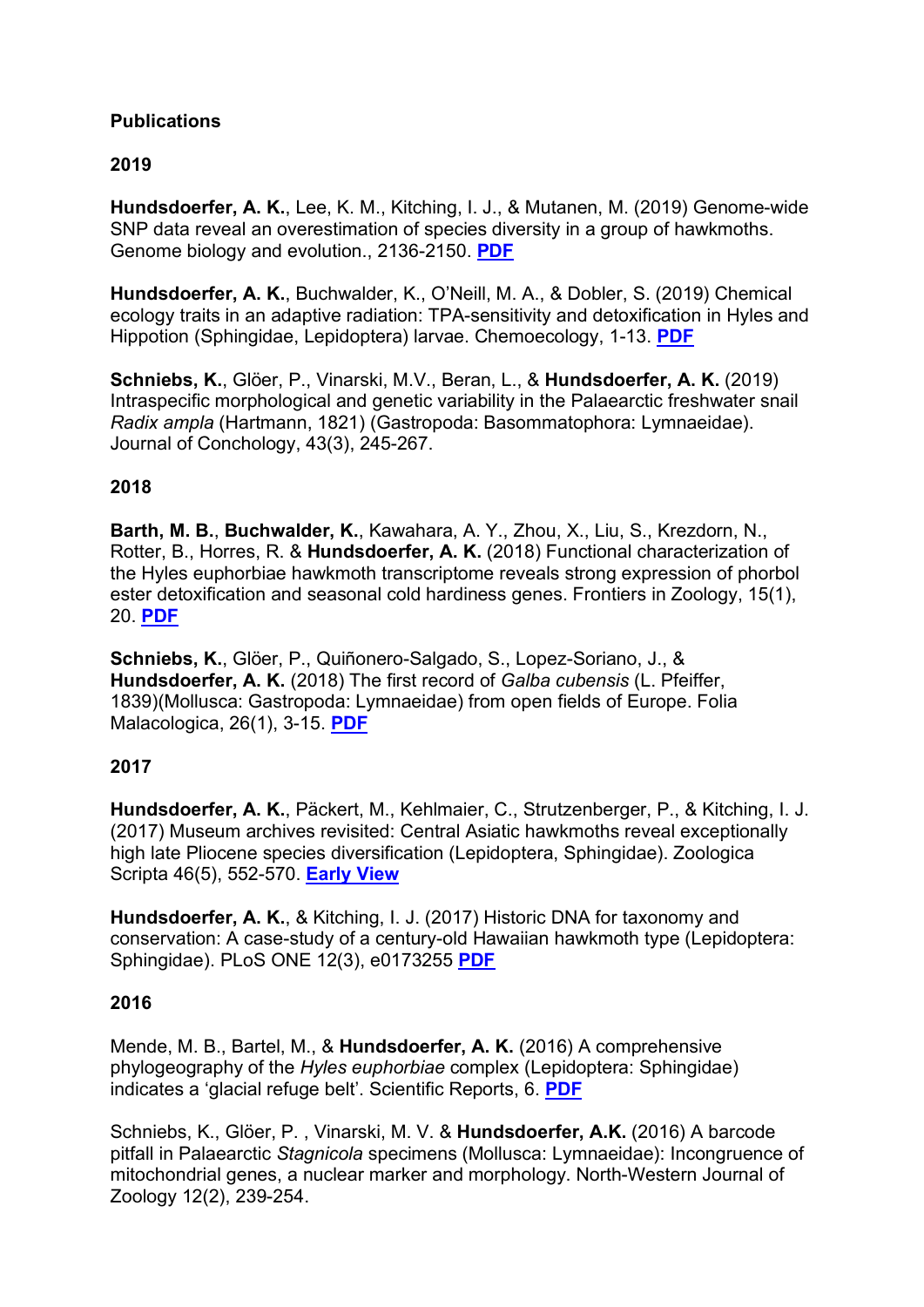## **2015**

Schniebs, K., Georgiev, D., Glöer, P., & **Hundsdoerfer, A. K**. (2015) A molecular genetic evidence of the occurrence of the freshwater snail *Radix lagotis* (Schrank, 1803)(Gastropoda: Lymnaeidae) in Bulgaria. Ecologica Montenegrina, 3, 29-39. **PDF**

#### **2014**

Mende M.B. & **Hundsdoerfer A.K.** (2014) More evidence for an admixture of the *Hyles euphorbiae* complex's main lineages in Mediterranean Europe (Lepidoptera: Sphingidae). European Journal of Entomology 111(4), 584–587. PDF

Stuckas, H., Mende, M. & **Hundsdoerfer, A.K.** (2014) Response to cold acclimation in diapause pupae of *Hyles euphorbiae* (Lepidoptera, Sphingidae): candidate biomarker identification using proteomics. Insect Molecular Biology 23(4), 444-456. PDF

### **2013**

Korn, M., Rabet, N., Ghate, H.V. & **Hundsdoerfer, A.K.** (2013) Molecular phylogeny of the Notostraca. Molecular Phylogenetics and Evolution 69(3), 1159-1171. **PREVIEW** 

Marrone, F., Lo Brutto, S., **Hundsdoerfer, A.K.** & Arculeo, M. (2013) Overlooked cryptic endemism in copepods: Systematics and natural history of the calanoid subgenus *Occidodiaptomus* Borutzky 1991 (Copepoda, Calanoida, Diaptomidae). Molecular Phylogenetics and Evoution 66(1), 190-202. PDF

Mende, M.B. & **Hundsdoerfer, A.K.** (2013) Mitochondrial lineage sorting in action - historical biogeography of the *Hyles euphorbiae* complex (Sphingidae, Lepidoptera) in Italy. BMC Evolutionary Biology 13, 83. **PDF**

Schniebs, K., Glöer, P., Vinarski, M. V. & **Hundsdoerfer, A.K.** (2013) Intraspecific morphological and genetic variability in the European freshwater snail *Radix labiata* (Rossmaessler, 1835) (Gastropoda: Basommatophora: Lymnaeidae). Contributions to Zoology 82(1), 55-68. PDF

#### **2012**

Fritz, U., Stuckas, H., Vargas-Ramirez, M., **Hundsdörfer, A.K.**, Maran, J., Paeckert, M. (2012) Molecular phylogeny of Central and South American slider turtles: implications for biogeography and systematics (Testudines: Emydidae: *Trachemys*). Journal of Zoological Systematics and Evolutionary Research 50(2), 125-136.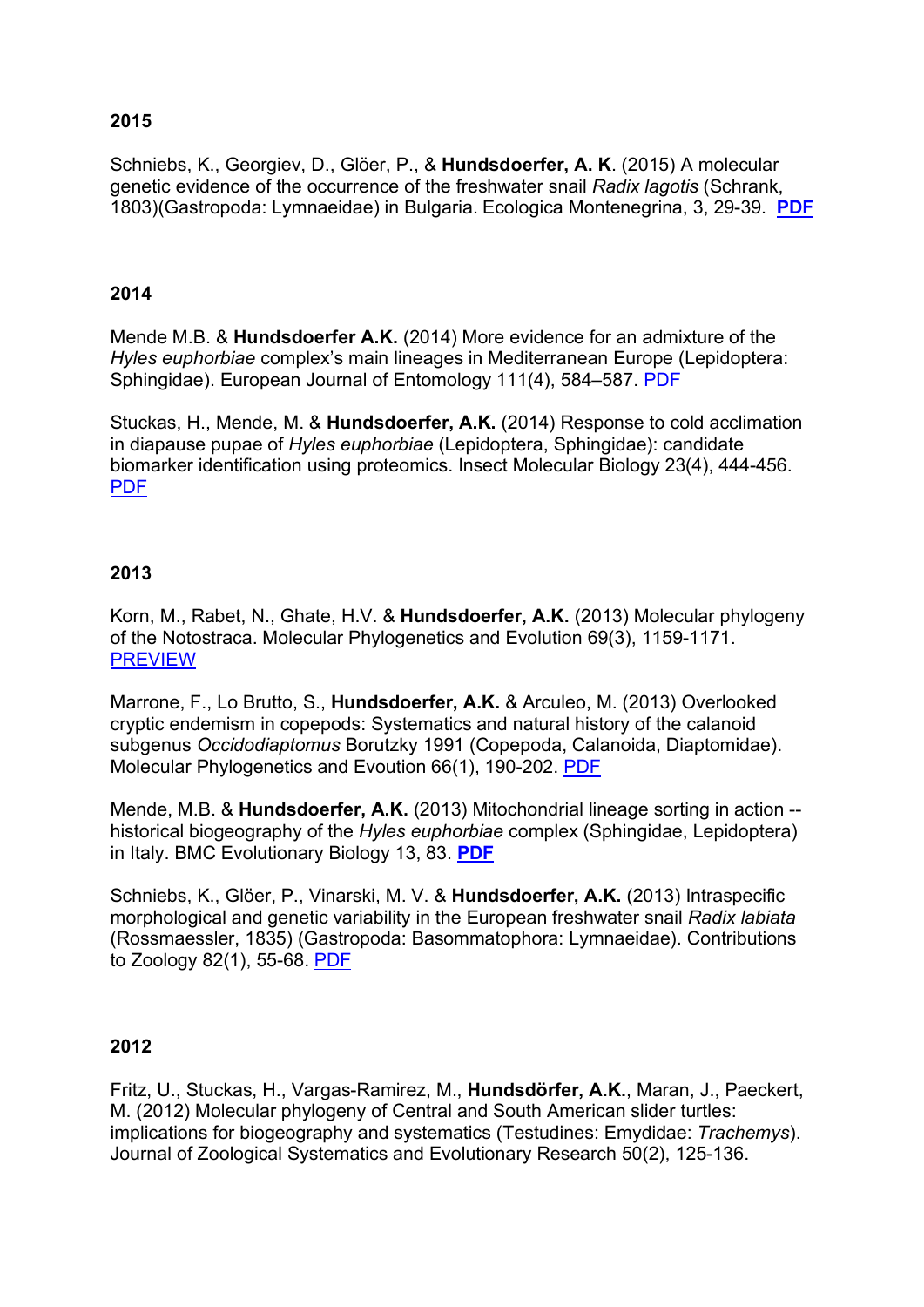Schniebs, K., Gloer, P., Georgiev, D. & **Hundsdoerfer, A.K.** (2012) First record of *Stagnicola montenegrinus* Gloer & Pesic, 2009 (Mollusca: Gastropoda: Lymnaeidae) in Bulgaria and its taxonomic relationship to other European lymnaeids based on molecular analysis. North-Western Journal of Zoology 8(1), 164-171.

Vinarski, M.V., Schniebs, K., Gloer, P., Son, M.O. & **Hundsdoerfer, A.K.** (2012) The steppe relics: taxonomic study on two lymnaeid species endemic to the former USSR (Gastropoda: Pulmonata: Lymnaeidae). Archiv für Molluskenkunde 141(1), 67-85.

### **2011**

Fritz, U., Branch, W.R., Hofmeyr, M.D., Maran, J., Prokop, H., Schleicher, A., Široký, P., Stuckas, H., Vargas-Ramírez, M., Vences, M. & **Hundsdörfer, A.K.** (2011) Molecular phylogeny of African hinged and helmeted terrapins (Testudines: Pelomedusidae: *Pelusios* and *Pelomedusa*). Zoologica Scripta 40(2), 115-125.

Gong, S., Hitschfeld, E., **Hundsdörfer, A.K.**, Auer, M., Wang, F., Zhou, L. & Fritz, U. (2011) Is the horned pitviper *Ceratrimeresurus shenlii* Liang and Liu, 2003 from China a valid *Protobothrops*? Amphibia-Reptilia 32, 132-135. PDF

**Hundsdoerfer, A.K.**, Mende, M.B., Kitching, I.J. & Cordellier, M. (2011) Taxonomy, phylogeography and climate relations of the Western Palaearctic spurge hawkmoth (Lepidoptera, Sphingidae, Macroglossinae). Zoologica Scripta 40(4), 403-417.

**Hundsdoerfer, A.K.**, Mende, M.B., Harbich, H., Pittaway, A.R., & Kitching, I.J. (2011) Larval pattern morphotypes in the Western Palaearctic *Hyles euphorbiae* complex (Lepidoptera: Sphingidae, Macroglossinae). Insect Systematics & Evolution 42, 41-86.

Mende, M.B., Stuckas, H. & **Hundsdoerfer, A.K.** (2011) Eight new microsatellite loci of the Western Palearctic *Hyles euphorbiae* complex (Lepidoptera, Sphingidae). Annales Zoologici Fennici 48, 142-146. PDF

Schniebs, K., Glöer, P., Vinarski, M.V. & **Hundsdoerfer, A.K.** (2011) Intraspecific and genetic variability in *Radix balthica* (Linnaeus 1758) (Gastropoda: Basommatophora: Lymnaeidae) with morphological comparison to other European *Radix* species. Journal of Conchology 40(6), 657-678. PDF

Vinarski, M.V., Schniebs, K., Glöer, P. & **Hundsdoerfer, A.K.** (2011) The taxonomic status and phylogenetic relationships of the genus *Aenigmomphiscola* Kruglov and Starobogatov, 1981 Gastropoda: Pulmonata: Lymnaeidae). Journal of Natural History 45(33-34), 2049–2068.

#### **2010**

Fritz, U., Daniels, S.R., Hofmeyr, M.D., González, J., Barrio-Amorós, C.L., Široký, P., **Hundsdörfer, A.K.** & Stuckas, H. (2010) Mitochondrial phylogeography and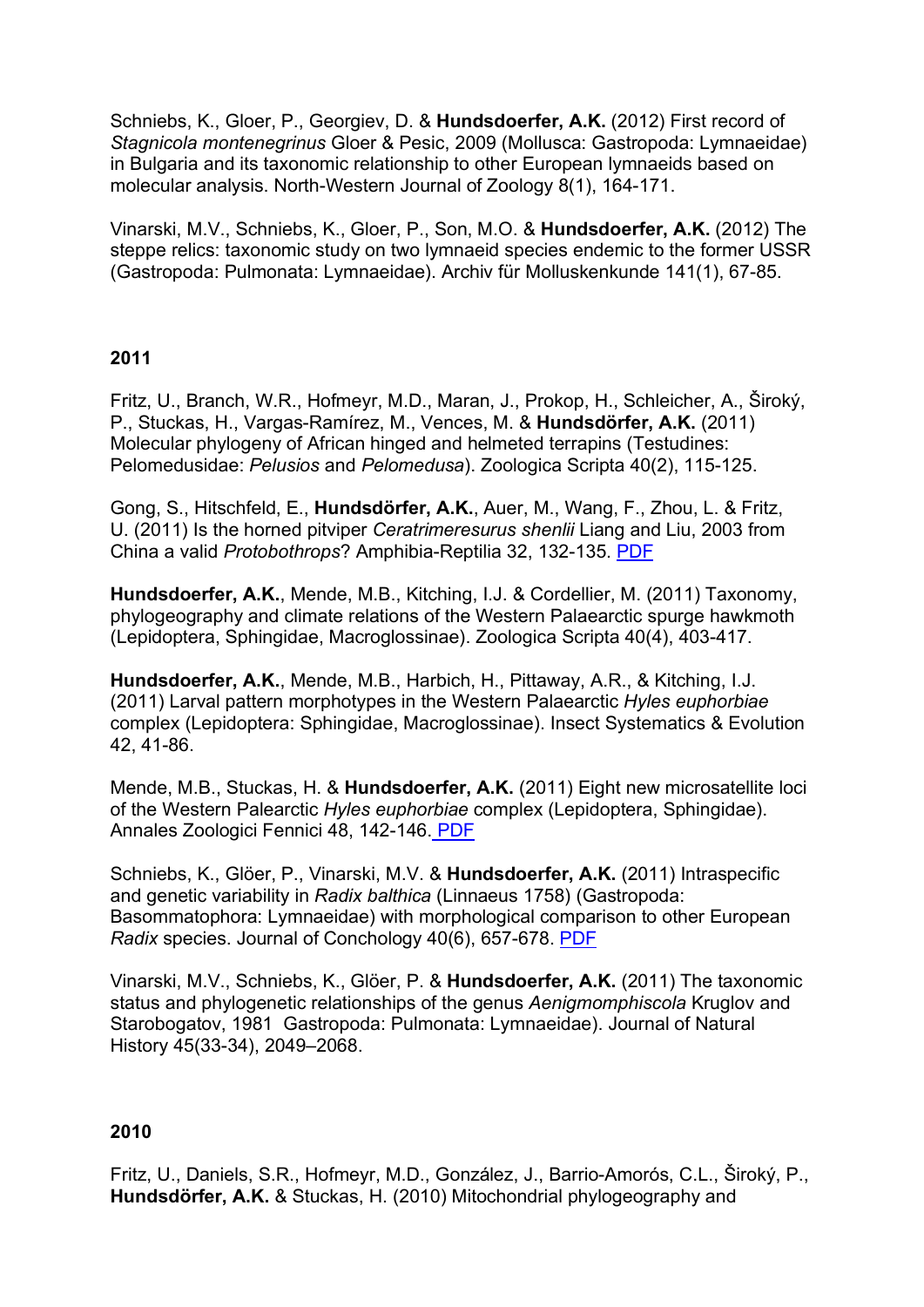subspecies of the wide-ranging sub-Saharan leopard tortoise *Stigmochelys pardalis* (Testudines: Testudinidae) – a case study for the pitfalls of pseudogenes and GenBank sequences. Journal of Zoological Systematics and Evolutionary Research, 48, 348-359.

Fritz, U., Gong, S., Auer, M., Kuchling, G., Schneeweiss, N. & **Hundsdörfer, A.K.** (2010) The world's economically most important chelonians represent a diverse species complex (Testudines: Trionychidae: *Pelodiscus*). Organisms, Diversity & Evolution, 10, 227-242. PDF

**Hundsdoerfer, A.K.** & Kitching, I.J. (2010) A method for improving DNA yield from century-plus old specimens of large Lepidoptera while minimizing damage to external and internal abdominal characters. Arthropod Systematics & Phylogeny 68(1), 151- 155. PDF

**Hundsdoerfer, A.K.**, Sanetra, M., Corbeil, D. & Stuckas, H. (2010) Eleven hawkmoth microsatellite loci of Canary Island *Hyles tithymali* (Lepidoptera). Conservation Genetics Resources 2, 241–244.

Korn, M. Green, A.J., Machado, M., García-de-Lomas, J., Cristo, M., Cancela da Fonseca, L., Frisch, D., Pérez-Bote, J.L. & **Hundsdoerfer, A.K.** (2010) Phylogeny, molecular ecology and taxonomy of southern Iberian lineages of *Triops mauritanicus* (Crustacea: Notostraca). Organisms, Diversity & Evolution 10(5), 409-440. PDF

#### **2009**

Fritz, U., Ayaz, D., **Hundsdörfer, A.K.**, Kotenko, T., Guicking, D., Wink, M., Tok, C. V., Çiçek, K. & Buschbom, J. (2009) Mitochondrial diversity of European pond turtles (*Emys orbicularis*) in Anatolia and the Ponto-Caspian Region: Multiple old refuges, hotspot of extant diversification and critically endangered endemics. Organisms, Diversity and Evolution 9, 100-114. PDF eSuppl

Fritz, U., Harris, J., Fahd, S., Rouag, R., Graciá Martínez, E., Giménez Casalduero, A., Kalboussi, M., Jdeidi, T., **Hundsdörfer, A.K.** (2009) Mitochondrial phylogeography of *Testudo graeca* in the Western Mediterranean: Old complex divergence in North Africa and recent arrival in Europe . Amphibia-Reptilia 30, 63-80. PDF

Fritz; U., Auer; M., Chirikova, M. A., Duysebayeva, T.N., Eremchenko, V.K., Kami, H.G., Kashkarov, R.D., Masroor, R., Pindrani, A.; Široký, P. & **Hundsdörfer, A.K.** (2009) Mitochondrial phylogeography of the wide-ranging Central Asian steppe tortoise (*Testudo horsfieldii* Gray, 1844). Amphibia-Reptilia 30, 245-257. PDF

Gong, S., Shi, H., Mo, Y., Auer, M., Vargas-Ramírez, M., **Hundsdörfer, A.K.** & Fritz, U. (2009) Phylogeography of the endangered black-breasted leaf turtle (*Geoemyda spengleri*) and conservation implications for other chelonians. Amphibia-Reptilia 30, 57-62. PDF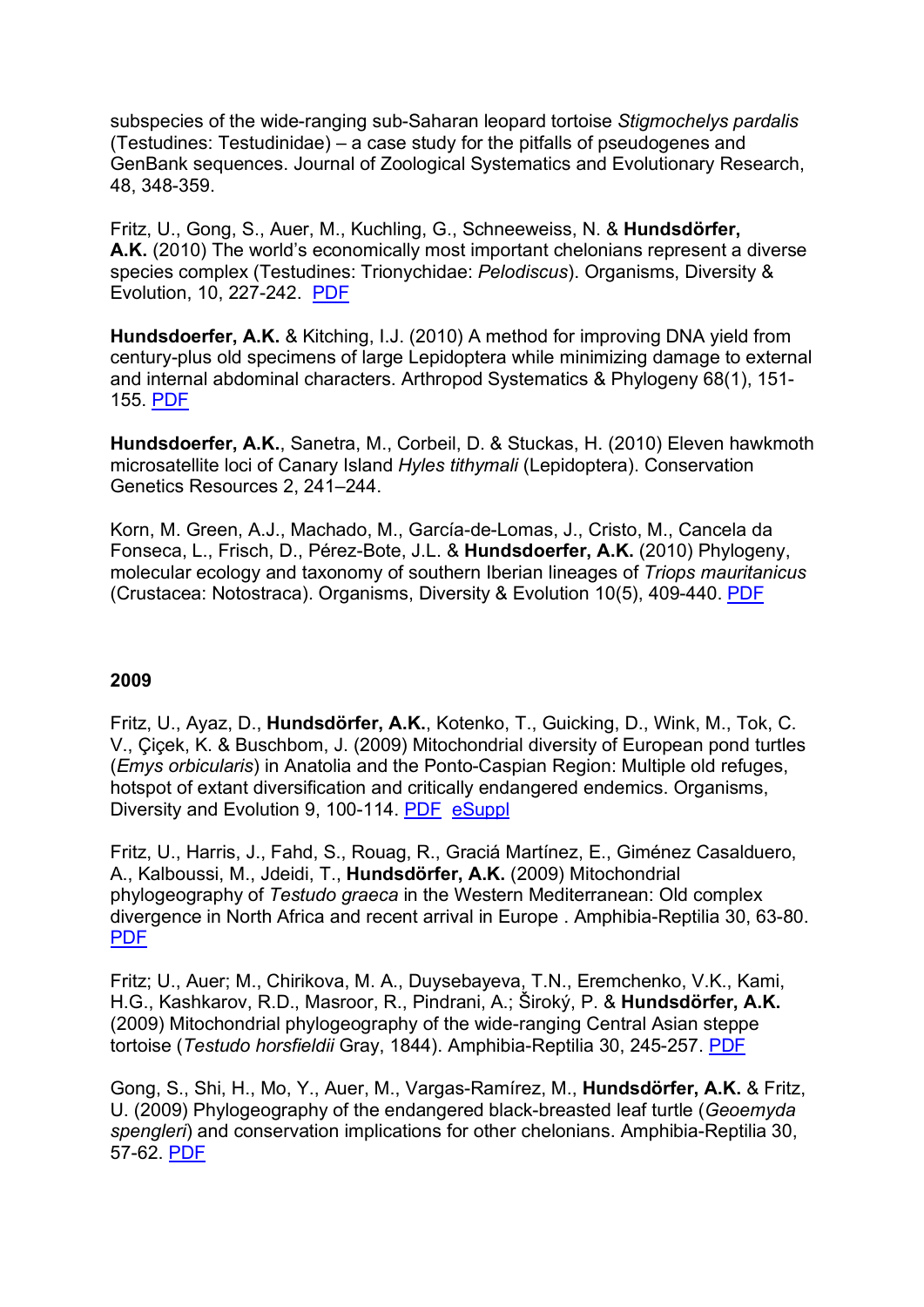**Hundsdoerfer, A.K.** & Wink, M. (2009) Experimental population genetics in insects: inheritance of ISSR-PCR bands in an artificial population. Zootaxa 2231, 40-46. FIRST PAGE PDF

**Hundsdoerfer, A.K.**, Rheinheimer, J. &. Wink, M. (2009) A molecular phylogeny of the Curculionoidea (Coleoptera): Reconstructions from mitochondrial and nuclear ribosomal DNA sequences. Zoologischer Anzeiger 248, 9-31. PREVIEW

**Hundsdoerfer, A.K.**, Rubinoff, D., Attié, M., Wink, M. & Kitching, I.J. (2009) A revised molecular phylogeny of the globally distributed hawkmoth genus *Hyles* (Lepidoptera: Sphingidae), based on mitochondrial and nuclear DNA sequences. Molecular Phylogenetics and Evolution 52, 852-865.

Praschag, P., Holloway, R., Georges, A., Päckert, M., **Hundsdörfer, A.K.** & Fritz, U. (2009) A new subspecies of *Batagur affinis* (Cantor, 1847), one of the world's most critically endangered chelonians (Testudines: Geoemydidae). Zootaxa 2232, 57-68. PDF

Praschag, P., **Hundsdörfer, A.K.** & Fritz, U. (2009) Further specimens and phylogenetic position of the recently described leaf turtle species *Cyclemys gemeli* (Testudines: Geoemydidae). Zootaxa 2008, 29-37. PDF

#### **2008**

Buder, G., Grossmann, C., **Hundsdoerfer, A.K.** & Klass, K.-D. (2008) A contribution to the phylogeny of the Ciidae and its relationships with other cucujoid and tenebrionoid beetles (Coleoptera: Cucujiformia). Arthropod Systematics & Phylogeny 66, 165-190. PDF eSuppl

Dimaki, M., **Hundsdörfer, A.K.** & Fritz, U. (2008) Eastern Mediterranean chameleons (*Chamaeleo chamaeleon*, *Ch. africanus*) are distinct. Amphibia-Reptilia 29, 535-540. PDF

Fritz, U., Ayaz, D., Buschbom, J., Kami, H., Mazanaeva, L. F., Aloufi, A. A., Auer, M., Rifai, L., ŠiliĆ, T. & **Hundsdörfer, A.K.** (2008) Go east: Phylogeographies of *Mauremys caspica* and *M. rivulata* – discordance of morphology, mitochondrial and nuclear genomic markers and rare hybridization (Reptilia, Testudines, Geoemydidae). Journal of Evolutionary Biology 21, 527–540. PDF eSuppl

Fritz, U., Guicking, D., Auer, M., Sommer, R.S., Wink, M. & **Hundsdörfer, A.K.** (2008) Diversity of the Southeast Asian leaf turtle genus *Cyclemys*: how many leaves on its tree of life? Zoologica Scripta 37: 367-390.

#### **2007**

Fritz, U., **Hundsdörfer, A.K.**, Siroký, P., Auer, M., Kami, H., Lehmann, J., Mazanaeva, L. F., Türkozan, O. & Wink, M. (2007) Phenotypic plasticity leads to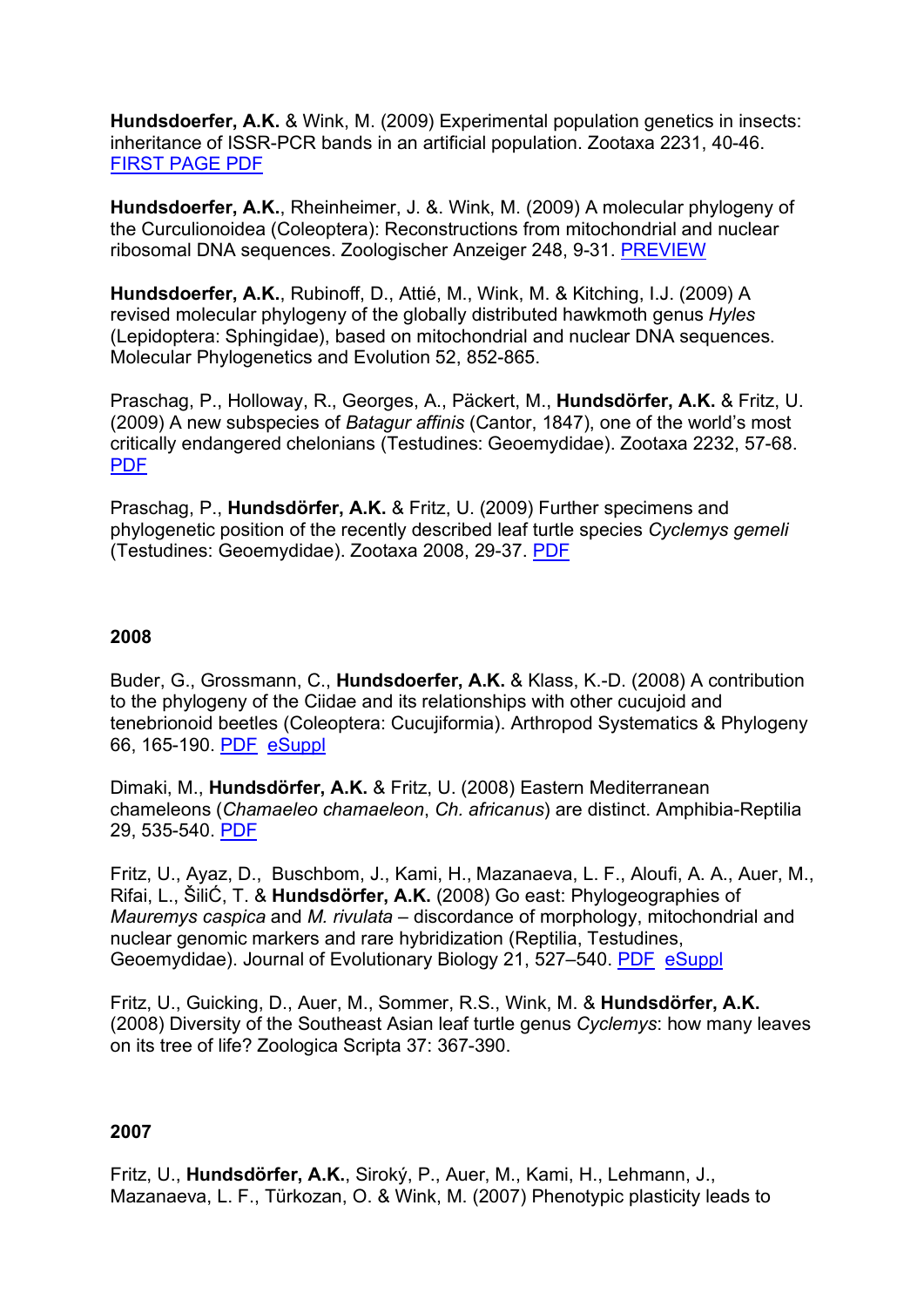incongruence between morphology-based taxonomy and genetic differentiation in western Palaearctic tortoises (*Testudo graeca* complex; Testudines, Testudinidae). Amphibia-Reptilia 28, 97-121. PDF

Praschag, P., **Hundsdörfer, A.K.** & Fritz, U. (2007) Phylogeny and taxonomy of endangered South and Southeast Asian freshwater turtles elucidated by mtDNA sequences variation (Reptilia: Testudines: *Batagur*, *Callagur*, *Hardella*, *Kachuga*, *Pangshura*). Zoologica Scripta 36, 429-442.

Praschag, P., **Hundsdörfer, A.K.**, Reza, A.H.M. & Fritz, U. (2007) Genetic evidence for wild-living *Aspideretes nigricans* and a molecular phylogeny of South Asian softshell turtles (Reptilia: Trionychidae: *Aspideretes*, *Nilssonia*) Zoologica Scripta 36, 301-310.

### **2006**

Fritz, U., Auer, M., Bertolero, A., Cheylan, M., Fattizzo, T., **Hundsdörfer, A.K.**, Martín Sampayo, M., Pretus, J., Siroký, P. & Wink, M. (2006) A rangewide phylogeography of Hermann's tortoise, *Testudo hermanni* (Reptilia: Testudines: Testudinidae): implications for taxonomy. Zoologica Scripta 5, 531–543.

Harbich, H. & **Hundsdoerfer, A.K.** (2006) Untersuchungen an einem *Hyles* Freilandhybriden aus Nord Tunesien (Lepidoptera: Sphingidae). Entomologische Zeitschrift 116, 99-106.

**Hundsdoerfer, A.K.** & Wink, M. (2006) Incongruence of morphology and genetic markers in *Hyles tithymali* (Lepidoptera: Sphingidae) from the Canary Islands . Journal of Zoological Systematics and Evolutionary Research 44, 316–322.

Korn, M. & **Hundsdoerfer, A.K.** (2006) Cryptic species in the tadpole shrimp *Triops granarius* (Crustacea: Notostraca). Zootaxa 1257, 57–68. FIRST PAGE PDF

Korn, M., Marrone, F., Pérez-Bote, J.L., Machado, M., Cristo, M., Cancela da Fonseca, L. & **Hundsdoerfer, A.K.** (2006) Sister species within the *Triops cancriformis* lineage (Crustacea, Notostraca). Zoologica Scripta 35(4), 301-322.

#### **2005**

**Hundsdoerfer, A.K.** (2005) First record of *Hyles dahlii* (Geyer, 1827) (Lepidoptera: Sphingidae) on the African mainland. Bonner Zoologische Beiträge 53, 109-110. PDF-link

**Hundsdoerfer, A.K.**, Kitching, I. J. & Wink, M. (2005) A molecular phylogeny of the hawkmoth genus *Hyles* (Lepidoptera: Sphingidae, Macroglossinae). Molecular Phylogenetics and Evolution 35, 442-458. PREVIEW